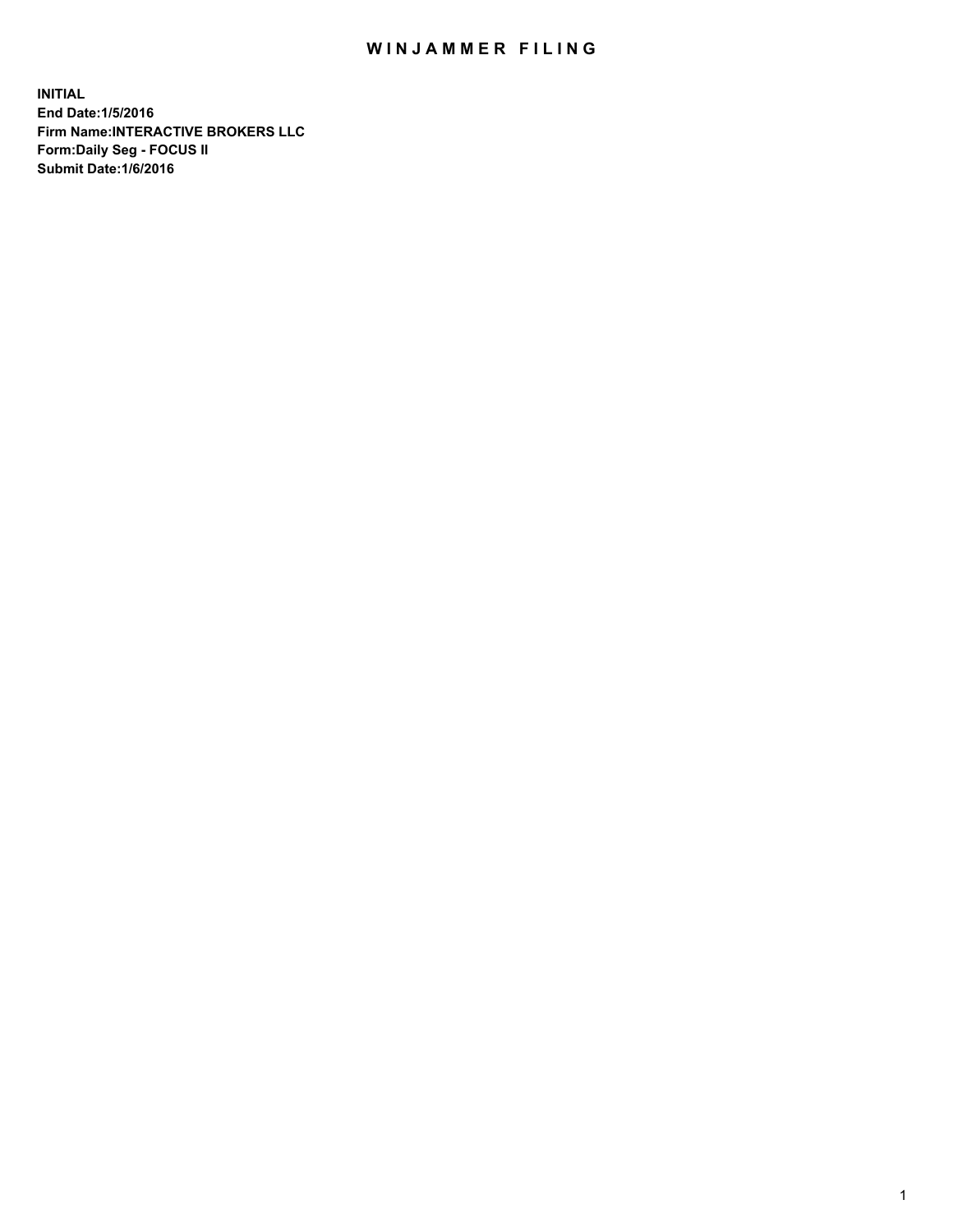## **INITIAL End Date:1/5/2016 Firm Name:INTERACTIVE BROKERS LLC Form:Daily Seg - FOCUS II Submit Date:1/6/2016 Daily Segregation - Cover Page**

| Name of Company<br><b>Contact Name</b><br><b>Contact Phone Number</b><br><b>Contact Email Address</b>                                                                                                                                                                                                                          | <b>INTERACTIVE BROKERS LLC</b><br><b>Alex Parker</b><br>203-618-7738<br>aparker@interactivebrokers.com |
|--------------------------------------------------------------------------------------------------------------------------------------------------------------------------------------------------------------------------------------------------------------------------------------------------------------------------------|--------------------------------------------------------------------------------------------------------|
| FCM's Customer Segregated Funds Residual Interest Target (choose one):<br>a. Minimum dollar amount: ; or<br>b. Minimum percentage of customer segregated funds required:% ; or<br>c. Dollar amount range between: and; or<br>d. Percentage range of customer segregated funds required between:% and%.                         | <u>0</u><br>155,000,000 245,000,000<br><u>00</u>                                                       |
| FCM's Customer Secured Amount Funds Residual Interest Target (choose one):<br>a. Minimum dollar amount: ; or<br>b. Minimum percentage of customer secured funds required:%; or<br>c. Dollar amount range between: and; or<br>d. Percentage range of customer secured funds required between: % and %.                          | <u>0</u><br>80,000,000 120,000,000<br>0 <sub>0</sub>                                                   |
| FCM's Cleared Swaps Customer Collateral Residual Interest Target (choose one):<br>a. Minimum dollar amount: ; or<br>b. Minimum percentage of cleared swaps customer collateral required:% ; or<br>c. Dollar amount range between: and; or<br>d. Percentage range of cleared swaps customer collateral required between:% and%. | <u>0</u><br>0 <sub>0</sub><br>0 <sub>0</sub>                                                           |

Attach supporting documents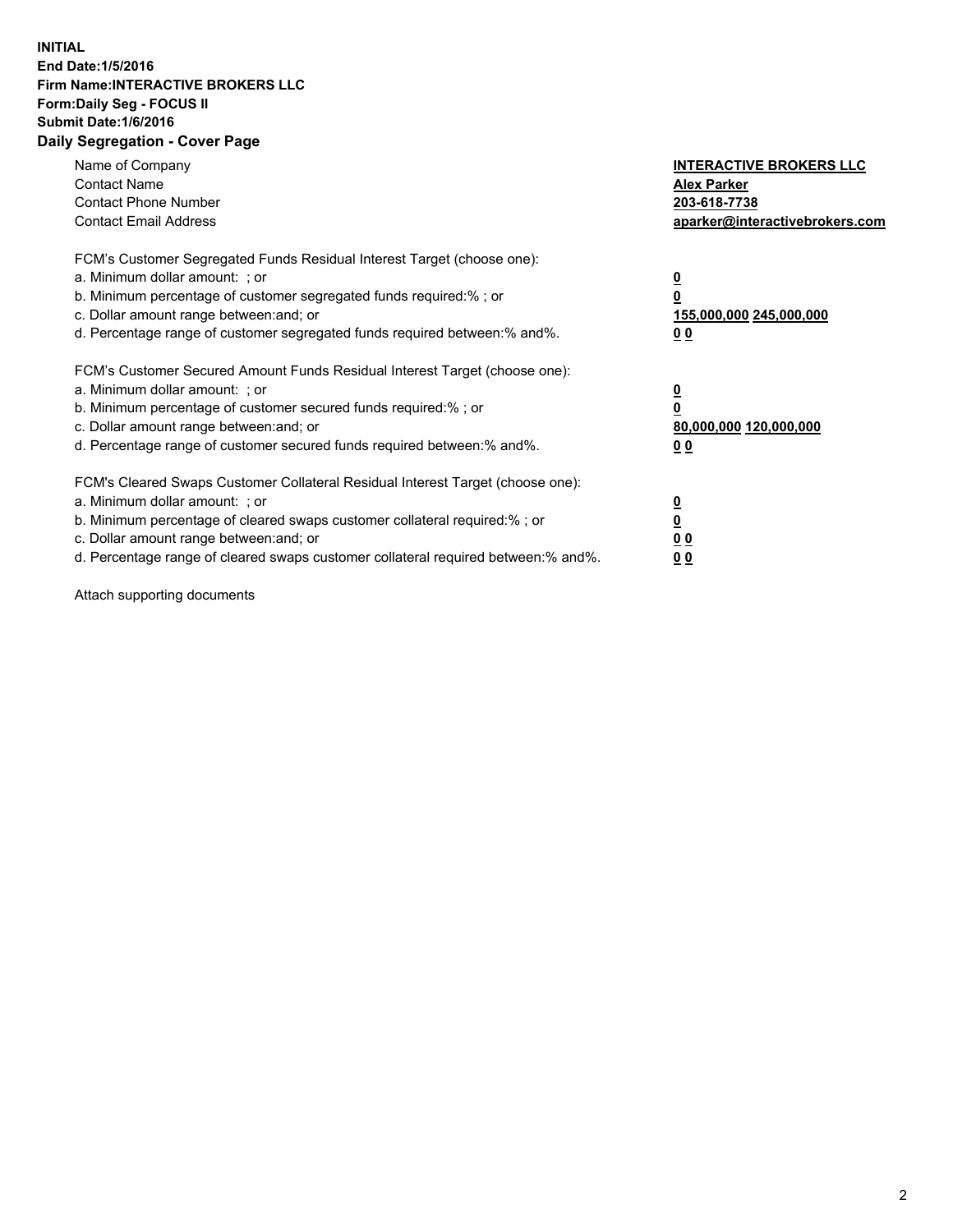## **INITIAL End Date:1/5/2016 Firm Name:INTERACTIVE BROKERS LLC Form:Daily Seg - FOCUS II Submit Date:1/6/2016 Daily Segregation - Secured Amounts**

|     | Foreign Futures and Foreign Options Secured Amounts                                                        |                                  |
|-----|------------------------------------------------------------------------------------------------------------|----------------------------------|
|     | Amount required to be set aside pursuant to law, rule or regulation of a foreign                           | $0$ [7305]                       |
|     | government or a rule of a self-regulatory organization authorized thereunder                               |                                  |
| 1.  | Net ledger balance - Foreign Futures and Foreign Option Trading - All Customers                            |                                  |
|     | A. Cash                                                                                                    | 315,732,803 [7315]               |
|     | B. Securities (at market)                                                                                  | $0$ [7317]                       |
| 2.  | Net unrealized profit (loss) in open futures contracts traded on a foreign board of trade                  | 3,036,127 [7325]                 |
| 3.  | Exchange traded options                                                                                    |                                  |
|     | a. Market value of open option contracts purchased on a foreign board of trade                             | 16,488 [7335]                    |
|     | b. Market value of open contracts granted (sold) on a foreign board of trade                               | -30,578 [7337]                   |
| 4.  | Net equity (deficit) (add lines 1. 2. and 3.)                                                              | 318,754,840 [7345]               |
| 5.  | Account liquidating to a deficit and account with a debit balances - gross amount                          | 684,681 [7351]                   |
|     | Less: amount offset by customer owned securities                                                           | 0 [7352] 684,681 [7354]          |
| 6.  | Amount required to be set aside as the secured amount - Net Liquidating Equity                             | 319,439,521 [7355]               |
|     | Method (add lines 4 and 5)                                                                                 |                                  |
| 7.  | Greater of amount required to be set aside pursuant to foreign jurisdiction (above) or line                | 319,439,521 [7360]               |
|     | 6.                                                                                                         |                                  |
|     | FUNDS DEPOSITED IN SEPARATE REGULATION 30.7 ACCOUNTS                                                       |                                  |
| 1.  | Cash in banks                                                                                              |                                  |
|     | A. Banks located in the United States                                                                      | 149 [7500]                       |
|     | B. Other banks qualified under Regulation 30.7                                                             | 0 [7520] 149 [7530]              |
| 2.  | Securities                                                                                                 |                                  |
|     | A. In safekeeping with banks located in the United States                                                  | 371,870,062 [7540]               |
|     | B. In safekeeping with other banks qualified under Regulation 30.7                                         | 0 [7560] 371,870,062 [7570]      |
| 3.  | Equities with registered futures commission merchants                                                      |                                  |
|     | A. Cash                                                                                                    | $0$ [7580]                       |
|     | <b>B.</b> Securities                                                                                       | $0$ [7590]                       |
|     | C. Unrealized gain (loss) on open futures contracts                                                        | $0$ [7600]                       |
|     | D. Value of long option contracts                                                                          | $0$ [7610]                       |
|     | E. Value of short option contracts                                                                         | 0 [7615] 0 [7620]                |
| 4.  | Amounts held by clearing organizations of foreign boards of trade                                          |                                  |
|     | A. Cash                                                                                                    | $0$ [7640]                       |
|     | <b>B.</b> Securities                                                                                       | $0$ [7650]                       |
|     | C. Amount due to (from) clearing organization - daily variation                                            | $0$ [7660]                       |
|     | D. Value of long option contracts                                                                          | $0$ [7670]                       |
|     | E. Value of short option contracts                                                                         | 0 [7675] 0 [7680]                |
| 5.  | Amounts held by members of foreign boards of trade                                                         |                                  |
|     | A. Cash                                                                                                    | 71,046,471 [7700]                |
|     | <b>B.</b> Securities                                                                                       | $0$ [7710]                       |
|     | C. Unrealized gain (loss) on open futures contracts                                                        | 5,261,773 [7720]                 |
|     | D. Value of long option contracts                                                                          | 16,488 [7730]                    |
|     | E. Value of short option contracts                                                                         | -30,578 [7735] 76,294,154 [7740] |
| 6.  | Amounts with other depositories designated by a foreign board of trade                                     | $0$ [7760]                       |
| 7.  | Segregated funds on hand                                                                                   | $0$ [7765]                       |
| 8.  | Total funds in separate section 30.7 accounts                                                              | 448,164,365 [7770]               |
| 9.  | Excess (deficiency) Set Aside for Secured Amount (subtract line 7 Secured Statement<br>Page 1 from Line 8) | 128,724,844 [7380]               |
| 10. | Management Target Amount for Excess funds in separate section 30.7 accounts                                | 80,000,000 [7780]                |
| 11. | Excess (deficiency) funds in separate 30.7 accounts over (under) Management Target                         | 48,724,844 [7785]                |
|     |                                                                                                            |                                  |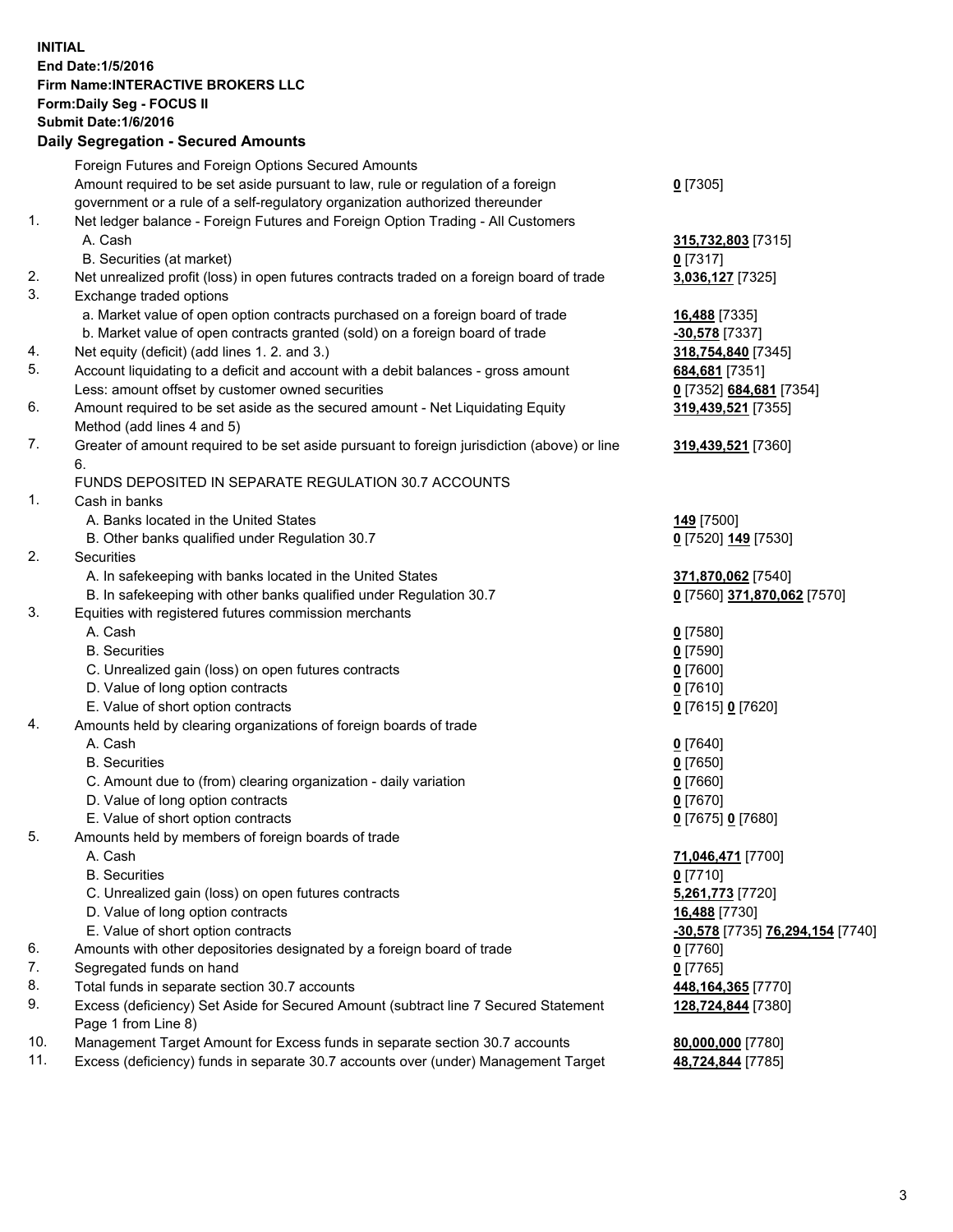**INITIAL End Date:1/5/2016 Firm Name:INTERACTIVE BROKERS LLC Form:Daily Seg - FOCUS II Submit Date:1/6/2016 Daily Segregation - Segregation Statement** SEGREGATION REQUIREMENTS(Section 4d(2) of the CEAct) 1. Net ledger balance A. Cash **2,625,004,984** [7010] B. Securities (at market) **0** [7020] 2. Net unrealized profit (loss) in open futures contracts traded on a contract market **34,996,982** [7030] 3. Exchange traded options A. Add market value of open option contracts purchased on a contract market **62,425,817** [7032] B. Deduct market value of open option contracts granted (sold) on a contract market **-141,445,674** [7033] 4. Net equity (deficit) (add lines 1, 2 and 3) **2,580,982,109** [7040] 5. Accounts liquidating to a deficit and accounts with debit balances - gross amount **199,155** [7045] Less: amount offset by customer securities **0** [7047] **199,155** [7050] 6. Amount required to be segregated (add lines 4 and 5) **2,581,181,264** [7060] FUNDS IN SEGREGATED ACCOUNTS 7. Deposited in segregated funds bank accounts A. Cash **303,654,224** [7070] B. Securities representing investments of customers' funds (at market) **1,491,746,344** [7080] C. Securities held for particular customers or option customers in lieu of cash (at market) **0** [7090] 8. Margins on deposit with derivatives clearing organizations of contract markets A. Cash **31,506,821** [7100] B. Securities representing investments of customers' funds (at market) **1,043,859,472** [7110] C. Securities held for particular customers or option customers in lieu of cash (at market) **0** [7120] 9. Net settlement from (to) derivatives clearing organizations of contract markets **-10,343,361** [7130] 10. Exchange traded options A. Value of open long option contracts **62,417,333** [7132] B. Value of open short option contracts **-141,437,234** [7133] 11. Net equities with other FCMs A. Net liquidating equity **0** [7140] B. Securities representing investments of customers' funds (at market) **0** [7160] C. Securities held for particular customers or option customers in lieu of cash (at market) **0** [7170] 12. Segregated funds on hand **0** [7150] 13. Total amount in segregation (add lines 7 through 12) **2,781,403,599** [7180] 14. Excess (deficiency) funds in segregation (subtract line 6 from line 13) **200,222,335** [7190] 15. Management Target Amount for Excess funds in segregation **155,000,000** [7194] 16. Excess (deficiency) funds in segregation over (under) Management Target Amount **45,222,335** [7198]

Excess